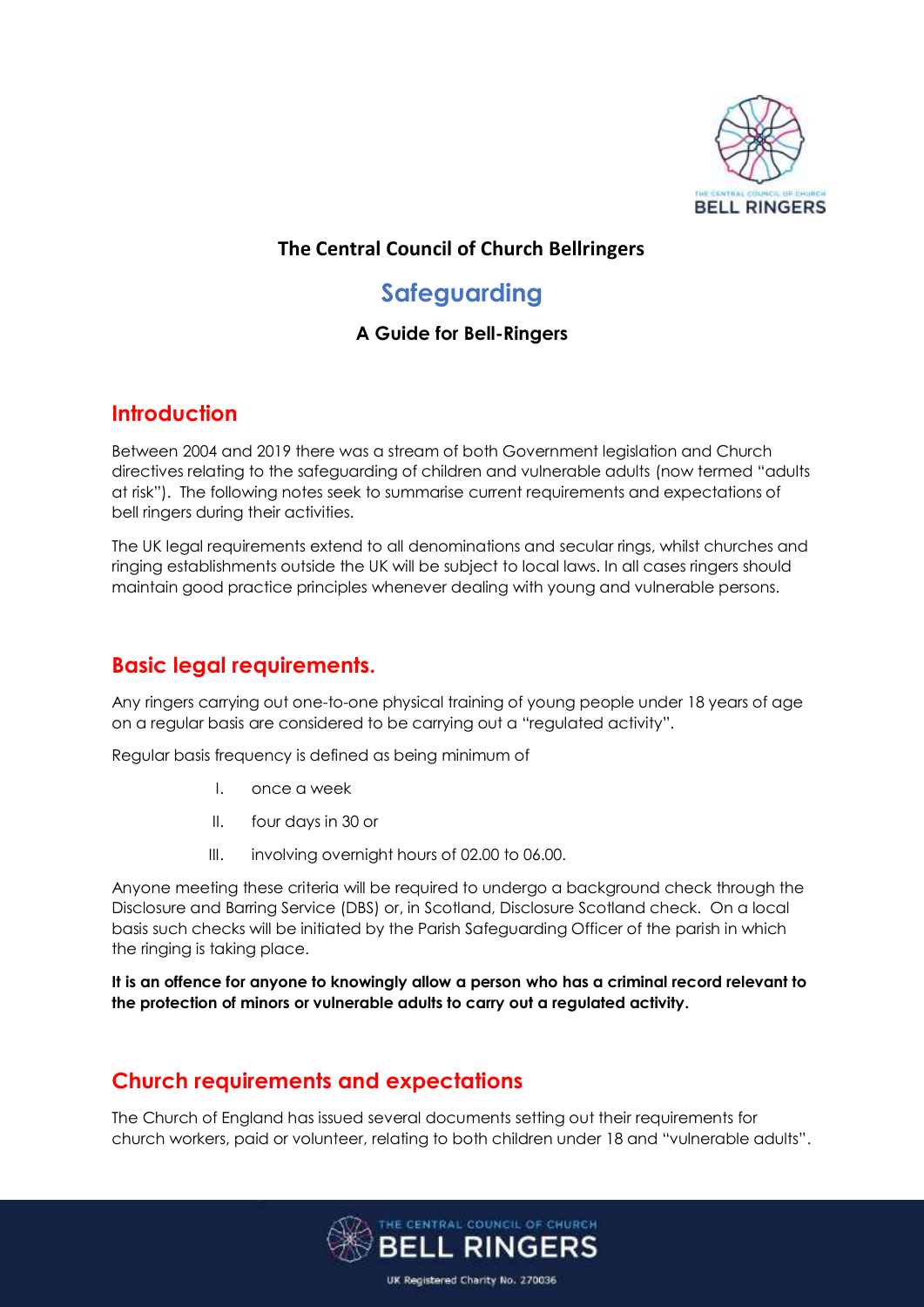The official definition of an adult at risk, is a person over the age of 18 who is unable to take care of him or herself OR unable to protect him or herself against significant harm or exploitation. This is unlikely to apply to many, if any, ringers but ringing must take seriously its responsibilities to ensure the wellbeing of all ringers.

The principal documents may be referred to through the Church of England website under Safeguarding, these include:

- 1. Promoting a Safer Church
- 2. Practice Guidance series: Safer Recruitment
- 3. Practice Guidance: Safeguarding Training and Development
- 4. Practice Guidance: Risk Assessment for Individuals who may pose Risk
- 5. Parish Safeguarding Handbook
- 6. Safeguarding Learning and Development Framework 2021

The foregoing documents amount to some 260 pages and the following summary seeks to clarify their overall application to bell ringers.

### **Appointment of Tower Leaders (Captains and Deputies)**

As part of the Church Safer Recruitment policy, those **working closely with children** in terms of training will be required to be formally appointed by the Parish, usually through the incumbent on behalf of the PCC. This process is extended to deputies where they cover absence of the leader and where they assist in managing training.

The formal process requires that a role description be agreed and that individuals complete a confidential declaration relating to any relevant cautions or convictions. Those seeking to fill such roles will also be required to undergo DBS application and provide two references. There are no charges for volunteers. The Central Council has published an example role description, which can be found on our website.

### **Safeguarding Training**

Those persons who are leading or managing training activities involving children will be required to undergo several levels of awareness training.

All parishes have audits carried out by Dioceses to ensure that there is compliance with national and local Safeguarding Policies. Failure to do so has, since 2016, carried disciplinary measures which could result in suspension from posts. It is for this reason that clergy and churchwardens are sensitive regarding fulfilment of Safeguarding requirements locally.

Basic Awareness and Foundation training modules are available on-line. Other training sessions are normally carried out by staff from the respective Diocesan offices in all cases a certificate of completion is available and a record kept of attendance.

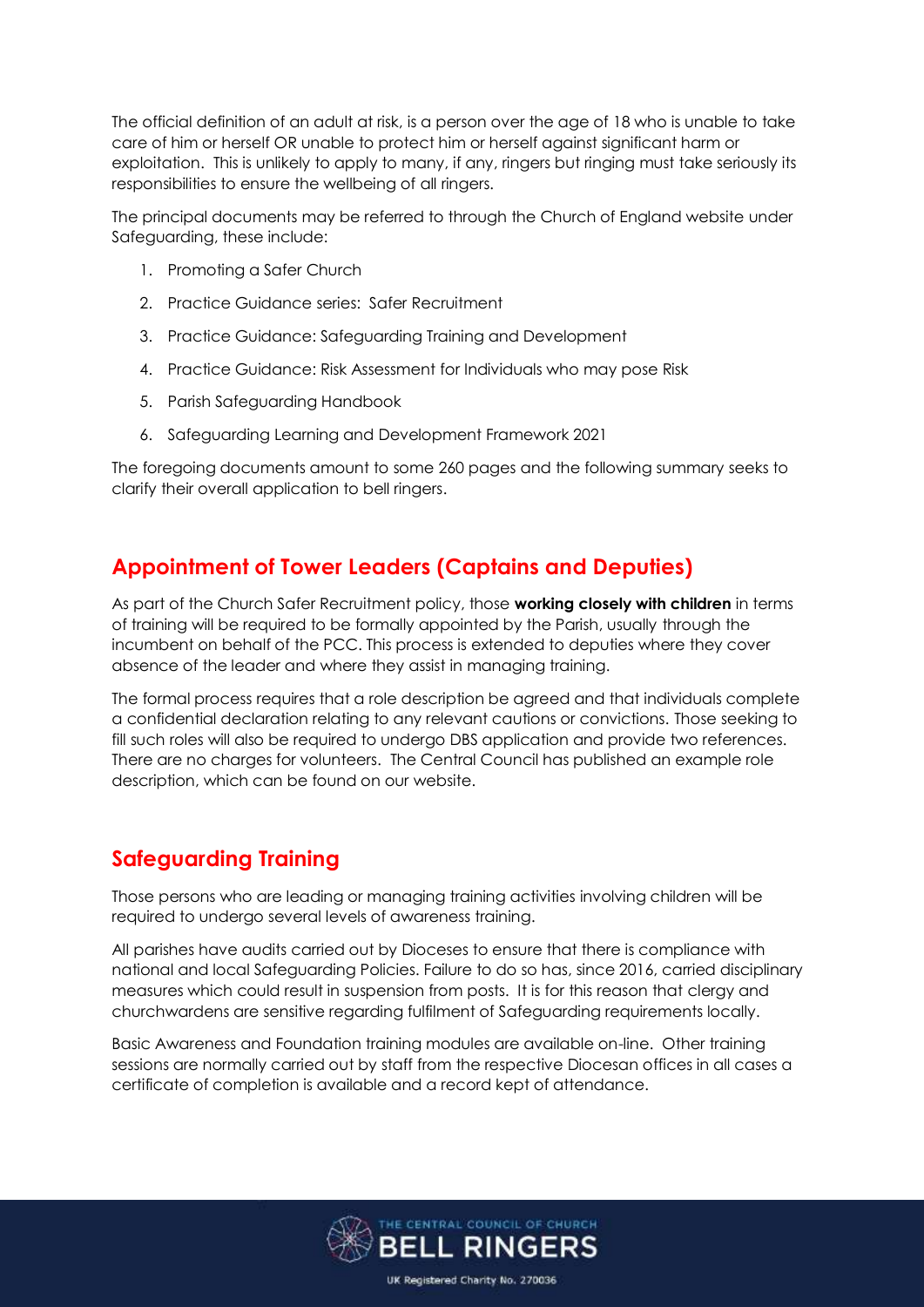#### **RECRUITMENT AND TRAINING SUMMARY**

| Requirements by<br>person                                                           | Tower Captain,<br>leader (and their<br>deputy if<br>appointed) or<br><b>Guild Officer</b> | Trainer or<br>helper<br>working with<br>children or<br>adults at risk | Other ringers                                                                          | Comments                      |
|-------------------------------------------------------------------------------------|-------------------------------------------------------------------------------------------|-----------------------------------------------------------------------|----------------------------------------------------------------------------------------|-------------------------------|
| Appointed by PCC                                                                    | <b>YES</b>                                                                                | <b>YES</b>                                                            | <b>No</b>                                                                              | <b>No</b>                     |
| Confidential<br>declaration and<br><b>Enhanced DBS</b><br>check with Barred<br>List | <b>YES</b>                                                                                | <b>YES</b>                                                            | <b>No</b>                                                                              | <b>No</b>                     |
| <b>Basic Awareness</b><br>Training:                                                 | <b>YES</b>                                                                                | <b>YES</b>                                                            | <b>YES</b>                                                                             | Renewable<br>every 3<br>years |
| Foundation training                                                                 | <b>YES</b>                                                                                | <b>YES</b>                                                            | Only where<br>determined by<br>local context (see<br>"Questions and<br>Answers" below) | Renewable<br>every 3<br>years |
| Leadership training                                                                 | Only where<br>determined by<br>local context (see<br>"Questions and<br>Answers" below)    | <b>No</b>                                                             | <b>No</b>                                                                              | Renewable<br>every 3<br>years |

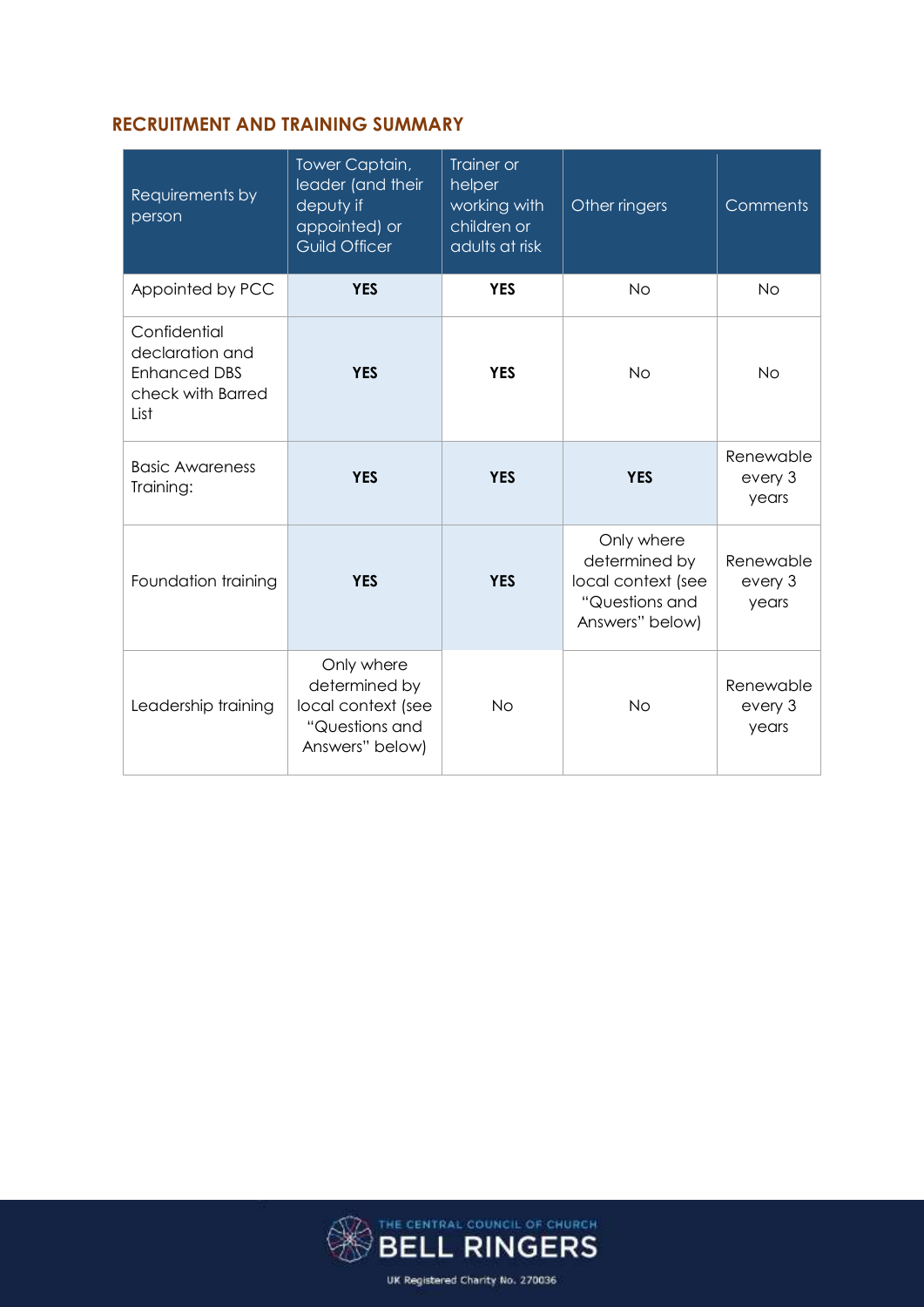#### **TRAINING DECISIONS**

The chart below shows **Training** requirements, as set out in the above matrix, in the form of a flowchart: to aid decision-making:



- **\*** Children also includes Adults at Risk, formerly referred to as 'vulnerable adults'
- **\*\*** Each diocese will determine whether their tower captains have a local leadership role, based on guidance from their parishes and input from the local territorial ringing society or association

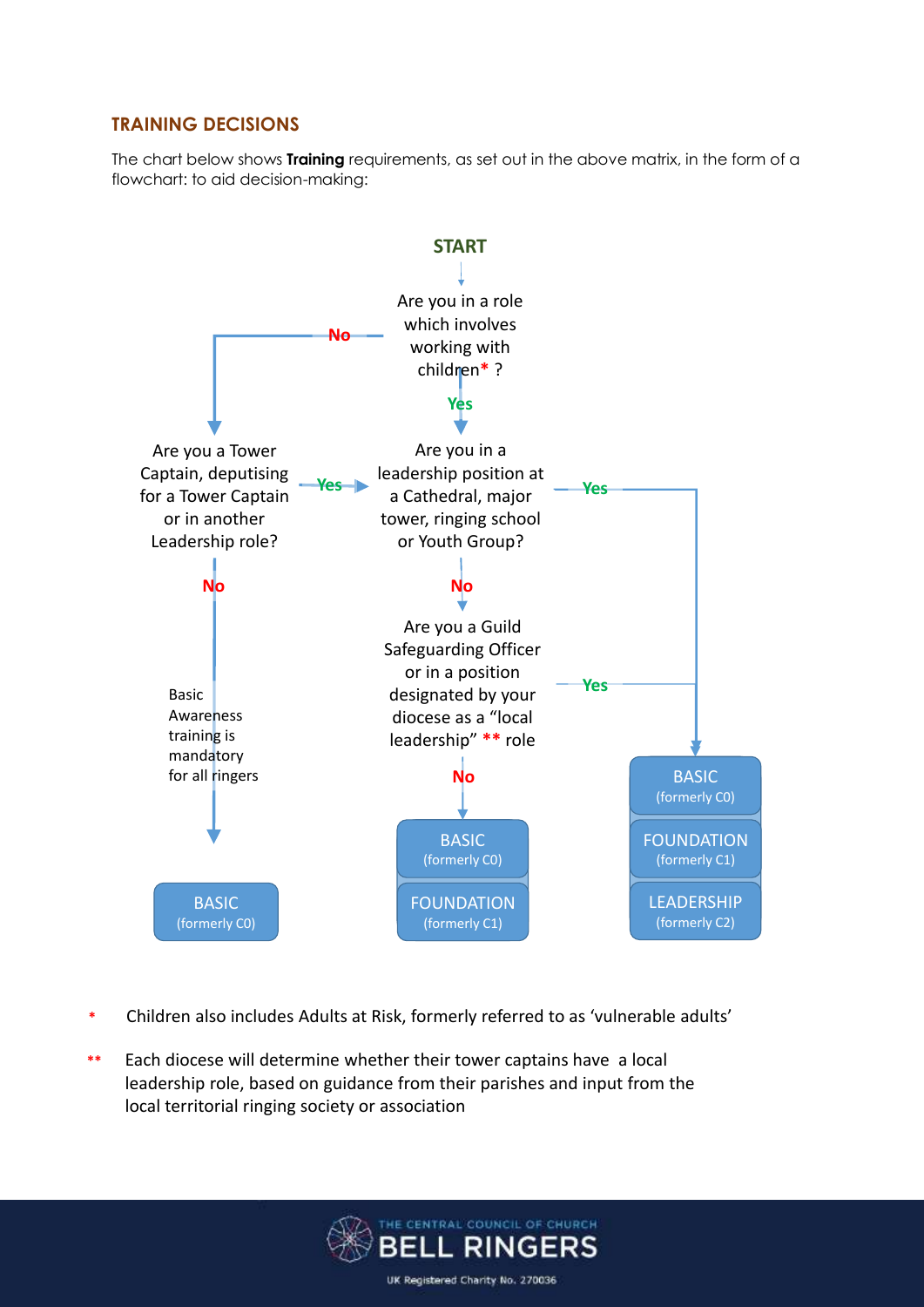## **Certificates and their Portability**

When a person has undergone a DBS check, the results are notified to the Parish and the individual only will receive a copy of their certificate.

To enhance the usefulness and portability of a certificate, it is recommended that individuals register for the DBS Update Service. This service effectively monitors the status of the individual and can provide confirmation to an interested party that their status has not changed. However, to register for Update this **must be done** within 30 days of the date of issue of the certificate OR during a period of 28 days whilst their DBS is being processed. Note the time limit has increased from 19 days previously applied.

The Church of England has agreed that ringers carrying out similar youth training functions outside their home parish may rely on their certificate but **only within the same Diocese.** It is understood that ringers do teach across Diocesan boundaries and in these cases only those who have subscribed to the DBS Update Service may present their details to the host parish.

#### **Known Offenders**

Whether coming in the form of established ringers or seeking to become a ringer, any persons known to be on the Sex Offenders Register must not be allowed to engage in a regulated activity as this would be a legal offence.

However, a known offender **may** be able to take part in ringing activities depending upon (a) the nature of their offence, (b) any court restrictions on their activities, (c) perceived risk and (d) the level of supervision that can be afforded.

Both the Church of England and the Police have agreed procedures known as Multiple Agency Public Protection Arrangements (MAPPA) for dealing with offenders returning to circulate in society. The church position is set out in Section 8 of the House of Bishops document *Protecting all God's Children.*

Any proposal for such a person to be accommodated must be reviewed very seriously with all concerned parties including the incumbent, ringing Society and Diocesan Safeguarding Officer and must have due regard to **absolute safety of children** and the reassurance of parents. A written agreement with the church **must** be obtained, this generally is between the individual, the parish and the Diocesan Safeguarding Advisor.

## **Potential offenders**

Where there is concern about the behaviour of a ringer, this should be brought to the attention of the Parish Safeguarding Officer who may also involve the Diocese. A decision may then be made as to how to proceed and where actions demand, police may need to be involved.

In the case of both known offenders and potential offenders it must always be remembered that the incumbent and churchwardens have ultimate sanction in allowing access to the tower. All ringers should appreciate that there is no automatic right to ring bells in any tower controlled by the church.

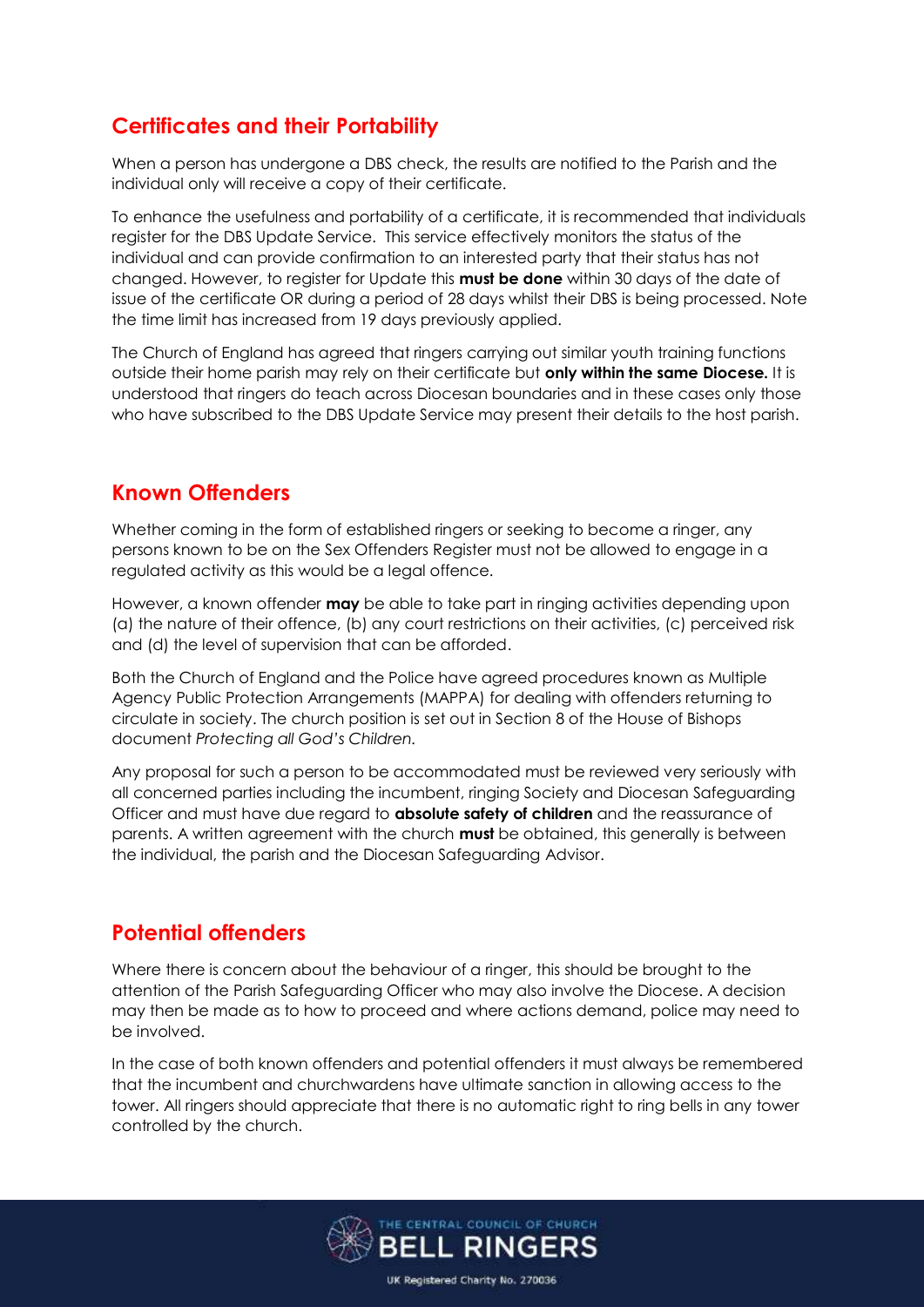### **Safeguarding -the Wider Considerations.**

The term "Safeguarding" has deliberately been adopted by the Church to extend concern for the well being of all church users, although "Child Protection" is still foremost. Those undergoing Basic Awareness training will be shown how to recognise signs of anxiety, neglect or abuse in both children and adults.

In the case of a direct approach from an individual then they should be given reassurance and concerns noted. Whether as a result of evidenced concerns or direct approach, matters should be referred to the Parish Safeguarding Officer and if action is required immediately to prevent further harm, to the police.

## **Responsibilities of Ringing Societies.**

Most ringing societies and guilds are involved in dealing with young people although some non-territorial societies do not have any initial training role.

Whilst most initial training of children is carried out at home towers, there may be specific training organised by the local society which could draw them into the "regulated activity" category. For example, if there are regular meetings which host young people with close contact with the same adults, then the scope for familiarity is the same as for one-to-one training.

It is, therefore, recommended that the following measures be taken to ensure the safety of young people:

- 1. Have an agreed safeguarding policy for the society covering all activities.
- 2. Appoint a Safeguarding Officer. The Central Council has published a template role description which can be found on our website. .
- 3. Consider provision of suitably DBS checked persons to run ringing meetings.

It is likely that provision No. 3 will be met by the presence of adults who, through their own parishes, have been DBS checked and this may include society officers. The argument for having "vetted" persons present is that they will be aware of the requirements for overseeing young people, will be able to deal with any problems which may arise, and their very presence is a reassurance for parents and guardians.

When young people attend society activities, then the organisers are on the day in effect carrying the same responsibility as a tower captain.

## **Good Practice**

The Central Council has published Guidelines for maintaining a safe environment for young people in the belfry and these are available from our website. For display in your tower.

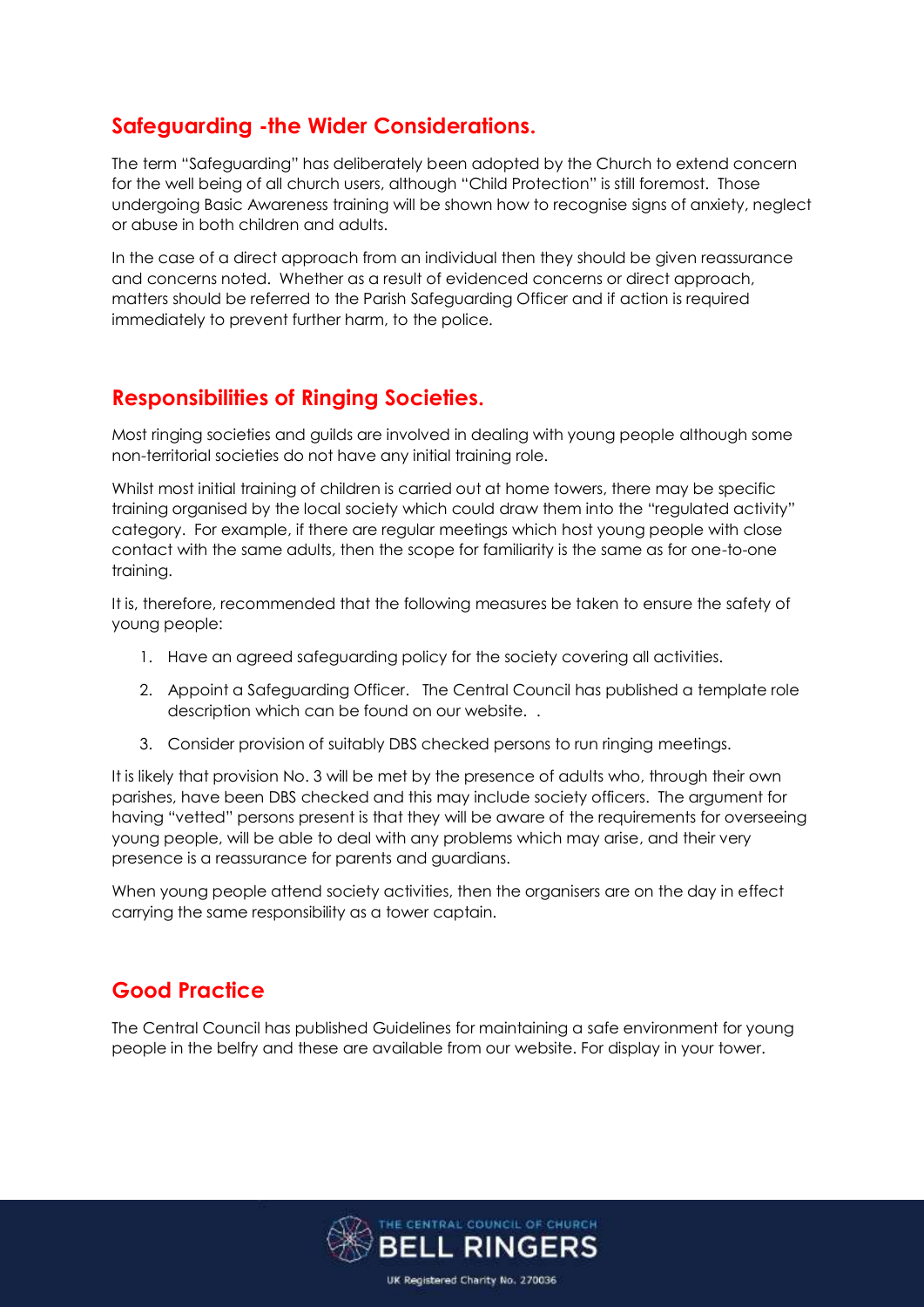## **Questions and Answers.**

#### **Q.** *Are all tower captains required to be formally appointed and DBS checked?*

**A.** It is a church requirement that all leaders of mixed age groups working closely with under 18s should be formally appointed and undergo a DBS check. This may extend to acknowledged deputies who undertake training and supervisory roles in the captain's absence on a planned basis.

#### **Q: Do all tower captions need to do the Leadership Training?**

**A:** No, there is no blanket assumption or requirement that ALL tower captains or other leaders in ringing will do Leadership Training. The key words in the quote from the new Framework above are according to local context and following discussion between the CCCBR Safeguarding Officer and Lisa Clarke, National Safeguarding Training and Development Manager for the C of E, the following position was agreed:

*"All ringers are required to do Basic Awareness, many will also need to do Foundation depending on local circumstances. For Leadership, a conversation needs to happen within the Diocese around their level of "culture setting" and there is no blanket mandate that just because you are a tower captain etc you have to do the Leadership course. Some tower captains etc WILL be required to do Leadership but this will be discussed with the Diocese."*

If you have any questions about safeguarding training you should discuss them with your society safeguarding officer/lead and if they have any questions they will be able to discuss them with the appropriate Diocesan Safeguarding Advisor.

#### **Q: Do all ringers need to do Foundation Training?**

**A:** No, there is no blanket assumption or requirement that ALL ringers will do Foundation Training. Lisa Clarke, the Church of England's National Safeguarding Training and Development Manager, issued the following guidance to Diocesan Safeguarding Advisors, in January 2022:

*"All ringers are required to do Basic Awareness, many will also need to do Foundation depending on local circumstances ….*

*Training for bell ringers and Tower Captains may therefore look something like the below:*

- *Bell ringers – all to complete Basic awareness*
- *Tower captains and those teaching children - complete Foundation*
- *Tower captains at prominent towers (including Cathedrals, towers with frequent visitors or people learning), District chair / district safeguarding lead – to complete Leadership*

*It should also be noted that in all matters regarding safeguarding training, it is the DSA and their team who should make the decisions about how to apply the*